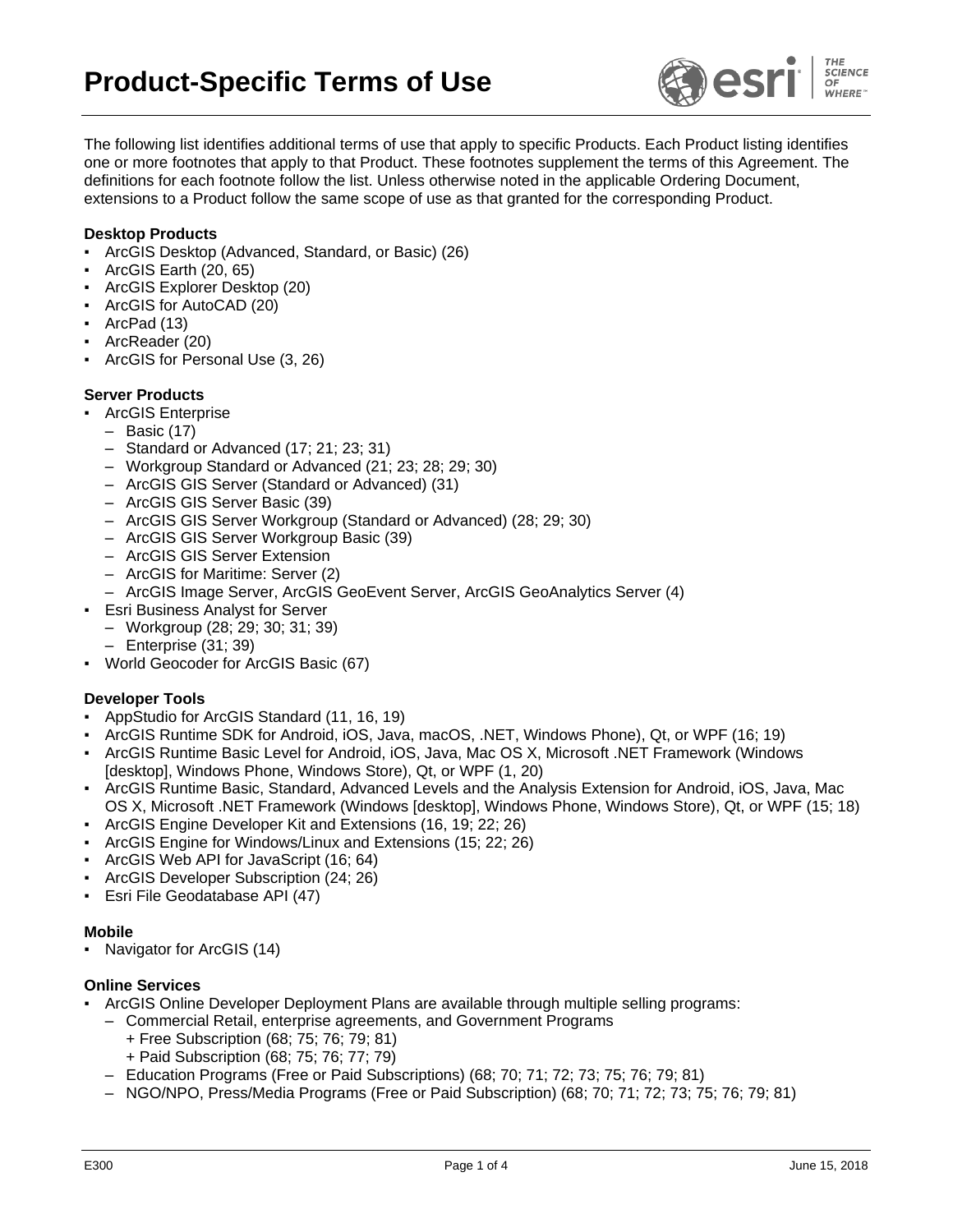- ArcGIS Online subscriptions are available through multiple Selling Programs:
	- Commercial Retail, EAs; and Government Programs (68; 69; 70; 77; 78; 82)
	- Education Programs (68; 69; 81; 82)
	- Non-profit Programs (68; 69; 81; 82)
- Public Plan
	- Commercial Retail; enterprise agreements; Government; NGO/NPO; Press/Media Programs (68; 71; 72; 73; 74; 75; 76; 80; 81)
	- Education Programs (68; 71; 72; 73; 74; 75; 76; 80; 81)
- AEC Project Delivery Subscription (83)

## Footnotes:

- 1. May not be used to edit an enterprise geodatabase via Direct Connect.
- 2. Not for use in navigation.
- 3. Licensed for personal use only.
- 4. When used with ArcGIS Enterprise Workgroup
	- Limited to 1 four-core server.
- Can be installed on a separate machine.
- 5–10. Reserved.
	- 11. Applications built with AppStudio for ArcGIS Standard are subject to the terms of use for ArcGIS Runtime Standard Level.
	- 12. Reserved.
	- 13. Licensed as a Dual Use License.
	- 14. May be used for navigational purposes.
	- 15. Licensed as a Deployment License.
	- 16. Customer may use the SDKs or APIs to create Value-Added Applications and distribute and license those Value-Added Applications to its end users to use anywhere not prohibited under export regulation.
	- 17. Customer shall not redistribute Oracle JDBC Driver or its documentation that is included with this Product. Oracle is a third-party beneficiary of this Agreement.
	- 18. The Deployment License is per Value-Added Application per computer for stand-alone applications.
	- 19. License may not be used to develop Internet or server-based Value-Added Applications.
	- 20. Licensed as a Redistribution License.
	- 21. Customer may build Value-Added Applications for use by Customer's Named Users. Customer may not (i) embed Named User Credentials in Value-Added Applications or (ii) embed or use App Login Credentials in Value-Added Applications. Customer may permit (a) public access to Value-Added Applications without credentials or (b) access using unique, individual Named User login credentials.
	- 22. (a) An end user must acquire a license in either ArcGIS Engine for Windows/Linux Software or other ArcGIS Desktop Software (Basic, Standard, or Advanced) to obtain the right to run an ArcGIS Engine application on 1 computer; and

(b) The ArcGIS Engine for Windows/Linux extensions shall not be used in combination with ArcGIS Desktop Software to run ArcGIS Engine Value-Added Applications. A single user can have multiple ArcGIS Engine Value-Added Applications installed on 1 computer for use only by that end user.

23. System to System Communication

(a) Customer may use a basic service login to enable one-way, read-only, system-to-system communications from ArcGIS Enterprise to other third-party, enterprise business system(s) in the customer's organization. Customer may use a Level 1 Named User Credential as a basic service login until Esri implements an actual service login credential. A specific Level 1 Named User Credential used as a basic service login credential may only be used for system-to-system integration purposes and may not also be used by a Named User to access the system.

(b) Customer may use a standard service login to enable two-way, read-write, system-to-system communications between ArcGIS Enterprise and other third-party, enterprise business system(s) in the customer's organization. Customer may use a Level 2 Named User Credential as a standard service login until Esri implements an actual service login credential. A specific Level 2 Named User Credential used as a standard service login credential may only be used for system-to-system integration purposes and may not also be used by a Named User to access the system.

24. Software may be used only for the purposes of development, testing, and demonstration of a prototype Value-Added Application and creating map caches. Customer may use Value-Added Applications and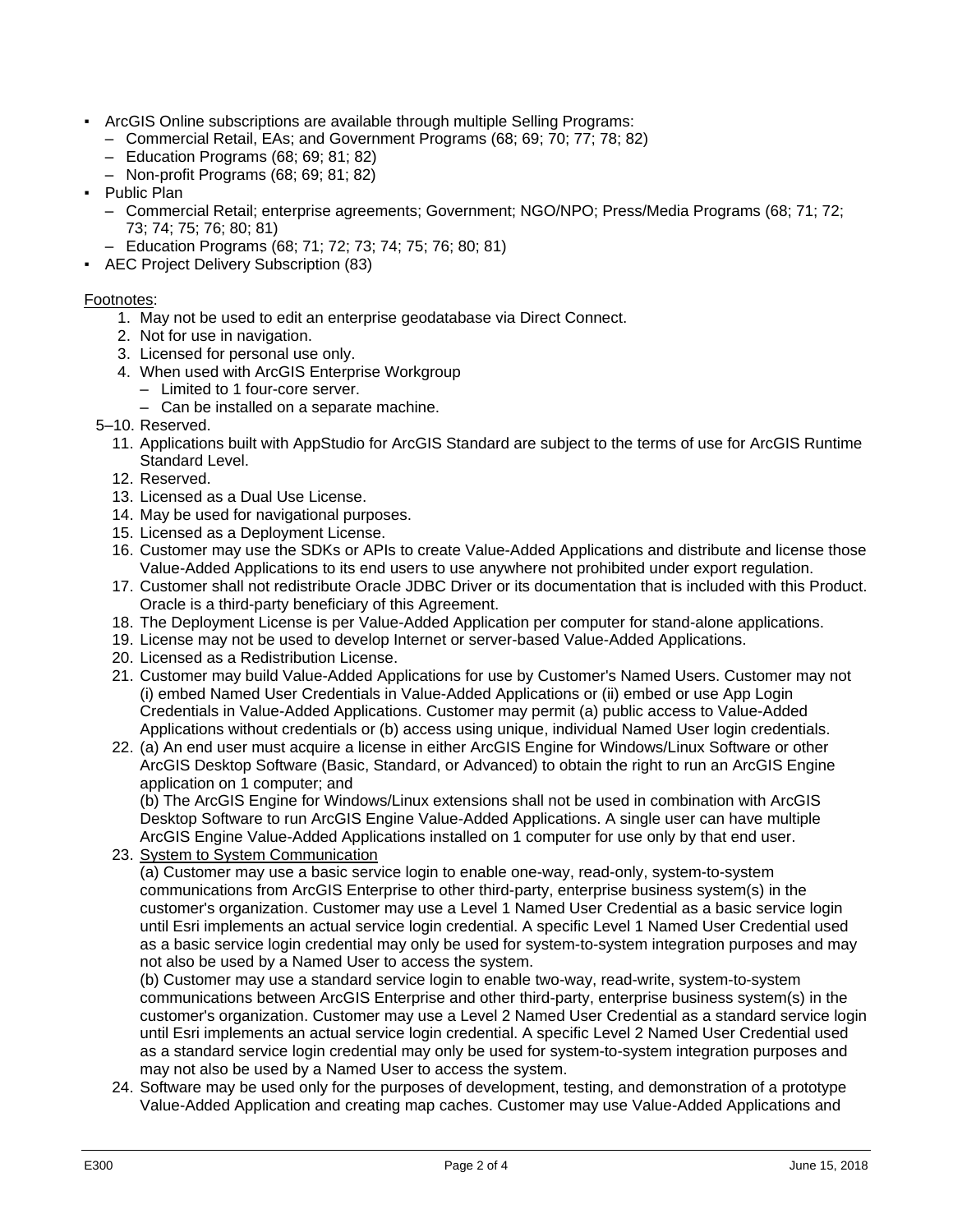map caches with ArcGIS Enterprise Staging Server Licenses and Deployment Server Licenses. Software and Data may be installed on multiple computers for use by any ArcGIS Developer Subscribers with Builder or higher plan subscriptions; all other Software is licensed as a Single Use License.

- 25. Reserved.
- 26. The geodatabase is restricted to 10 gigabytes of Customer's data.
- 27. Reserved.
- 28. Use is limited to 10 concurrent end users of applications other than ArcGIS Enterprise Workgroup or ArcGIS GIS Server Workgroup applications. This restriction includes use of ArcGIS Desktop Software, ArcGIS Engine Software, and third-party applications that connect directly to any ArcGIS Enterprise Workgroup or ArcGIS GIS Server Workgroup geodatabase. There are no limitations on the number of connections from web applications.
- 29. Software requires a supported version of SQL Server Express. Supported versions are listed with the system requirements for the product on the Esri website.
- 30. Use is restricted to a maximum of 10 gigabytes of Customer's data.
- 31. Includes a Failover License.
- 32. Reserved.
- 33–38. Reserved.
	- 39. Any editing functionality included with ArcGIS GIS Server is not permitted for use with ArcGIS GIS Server Basic and ArcGIS GIS Server Workgroup Basic.
- 40–46. Reserved.
	- 47. Customer may develop and distribute Value-Added Applications that use Esri File Geodatabase API to Customer's end users.
- 48–53. Reserved.
- 54. Reserved.
- 55–63. Reserved.
	- 64. Value-Added Applications for web deployment must be used in conjunction with other Esri Products. Third-party technologies may also be used in conjunction with Value-Added Applications as long as the Value-Added Applications are always used in conjunction with other Esri Product(s).
	- 65. May only be used in conjunction with other Esri Product(s). Third-party technologies may also be used in conjunction with ArcGIS Earth as long as ArcGIS Earth is always used in conjunction with other Esri Products.
	- 66. Reserved.
	- 67. Limited to 250,000,000 geocodes per annual subscription.
	- 68. Customer may not store the geocoded results generated by World Geocoding Service without an ArcGIS Online subscription. Customer may use the data accessible through Infographics Service for display purposes only and may not save any data accessible through this service.
	- 69. May be used for any business purpose of Customer's organization.
	- 70. May be used for development and test purposes for Customer's organization.
	- 71. May be used for teaching purposes in educational organizations.
	- 72. May be used for the benefit of Customer's qualified NGO/NPO organization.
	- 73. May be used for the benefit of press or media organizations.
	- 74. May be used for personal use.
	- 75. Customer may enable third-party use of Value-Added Applications only by publicly sharing using Sharing Tools. Customer may not use this subscription to power a Value-Added Application for its own business use unless Customer is an educational institution using the Value-Added Application for teaching purposes only, a qualified NGO/NPO organization, or a media or press organization.
	- 76. Customer is not permitted to create private groups or participate in any private groups.
	- 77. Customer may make Value-Added Applications available to third parties for a fee.
	- 78. Customer may use this subscription to create or participate in private groups.
	- 79. Each subscription is limited to 1,000,000 geosearch transactions per month in conjunction with Customer's subscription. Transactions include both basemap data and geocode search transactions. One basemap data transaction is equivalent to eight 256x256 tile requests. One geocode search transaction is equivalent to one address or place. If the results are stored in any manner such as after batch geocoding, the stored results are not counted toward the transaction limit. However, storage does consume Service Credits.